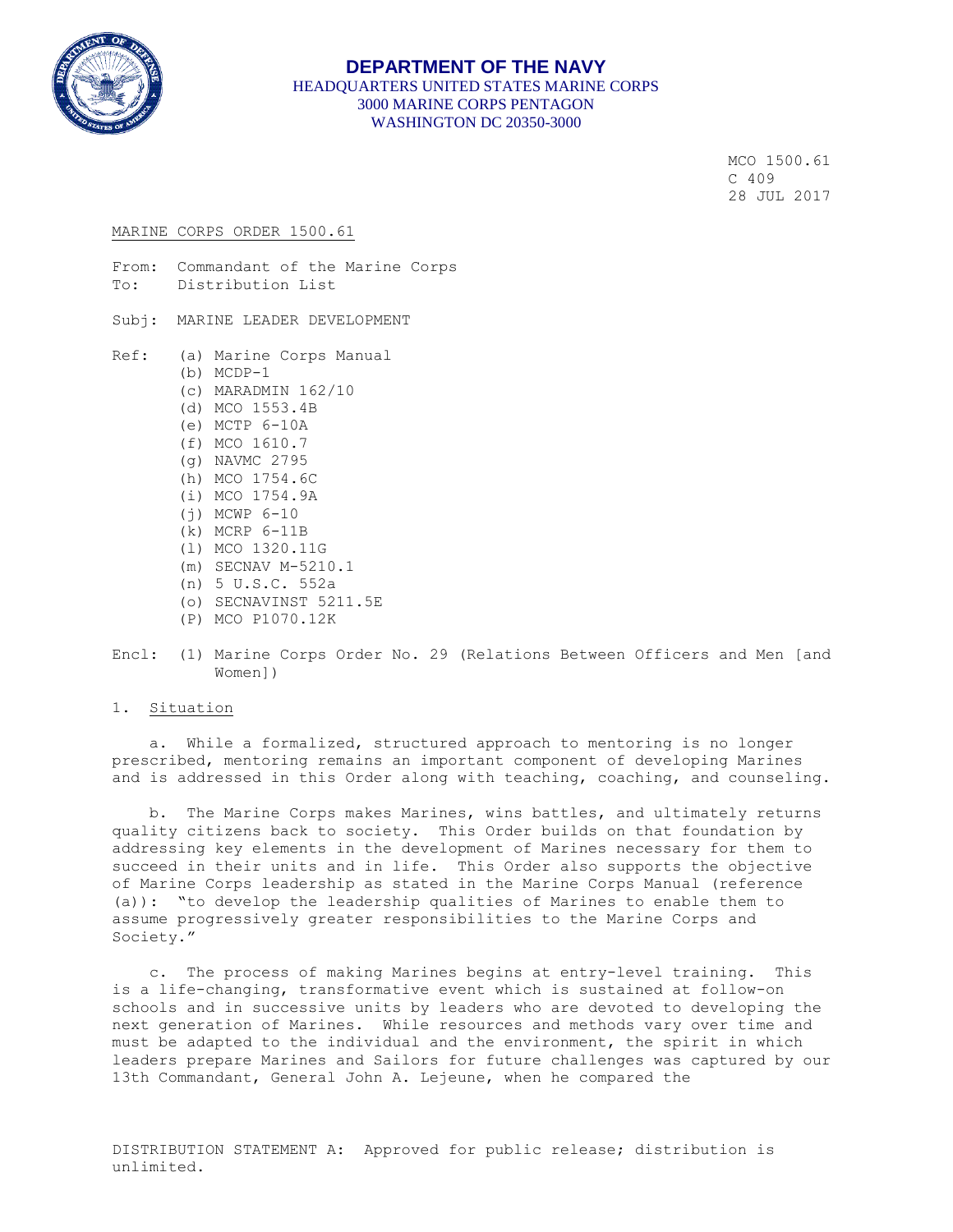senior/subordinate relationship to that of a teacher and scholar, or a parent and child (Encl (1)).

 d. Our commitment to developing Marines is closely linked to our warfighting philosophy (reference (b)). Maneuver warfare places a high priority on decentralized execution and exploiting opportunities in the absence of explicit orders. This method of warfighting demands leaders of high moral character and professional competence who are not just technically and tactically proficient but who earn and breed trust among subordinates. These leaders in turn form the foundation of effective warfighting units characterized by mutual understanding, implicit communication, and esprit de corps.

2. Cancellation. NAVMC DIR 1500.58 and MCO 1500.58.

3. Mission. Marine leaders, relying on timeless principles of good leadership and the guidelines set forth in this Order, develop Marines and Sailors in order to sustain the transformation, help them achieve their full potential, and prepare them for long-term personal and professional success.

## 4. Execution

- a. Commander's Intent and Concept of Operations
	- (1) Commander's Intent

 (a) Purpose. To provide a common framework and practical tools to assist leaders in developing all Marines and Sailors to achieve their full potential and be successful.

 (b) Endstate. Leaders have set conditions for all Marines to succeed, personally and professionally. Leaders have established a culture where ongoing and regular interaction and feedback assist Marines in their individual development. Marines understand, embrace, and live our core values both on-duty and off-duty and are prepared to assume progressively greater leadership responsibilities.

(2) Concept of Operations

 (a) Effective leaders take a holistic approach to developing subordinates. Leaders model behaviors consistent with our core values and serve as teachers and coaches. They instruct, encourage and demonstrate a vested interest in the success of those they lead. Leadership is a privilege and it is imperative that leaders pass on their knowledge and experience to those they serve. The most effective leaders never miss a chance to teach and coach, approaching every interaction as an opportunity.

 (b) The development of Marines and Sailors is a deliberate process, driven by commanders and leaders, and includes all Marines and Sailors. Regular teaching, coaching, counseling, and mentoring between Marine leaders and subordinates is vital. Some counseling requirements are mandatory. Reference (f) directs that an initial counseling take place between Reporting Seniors (RS) and Marines Reported On (MRO) and reference (g) prescribes proficiency and conduct counseling at regular intervals. However, it is also important that leaders be alert to important events and milestones in the lives of Marines which naturally present opportunities to teach and coach. Examples include: becoming eligible for promotion or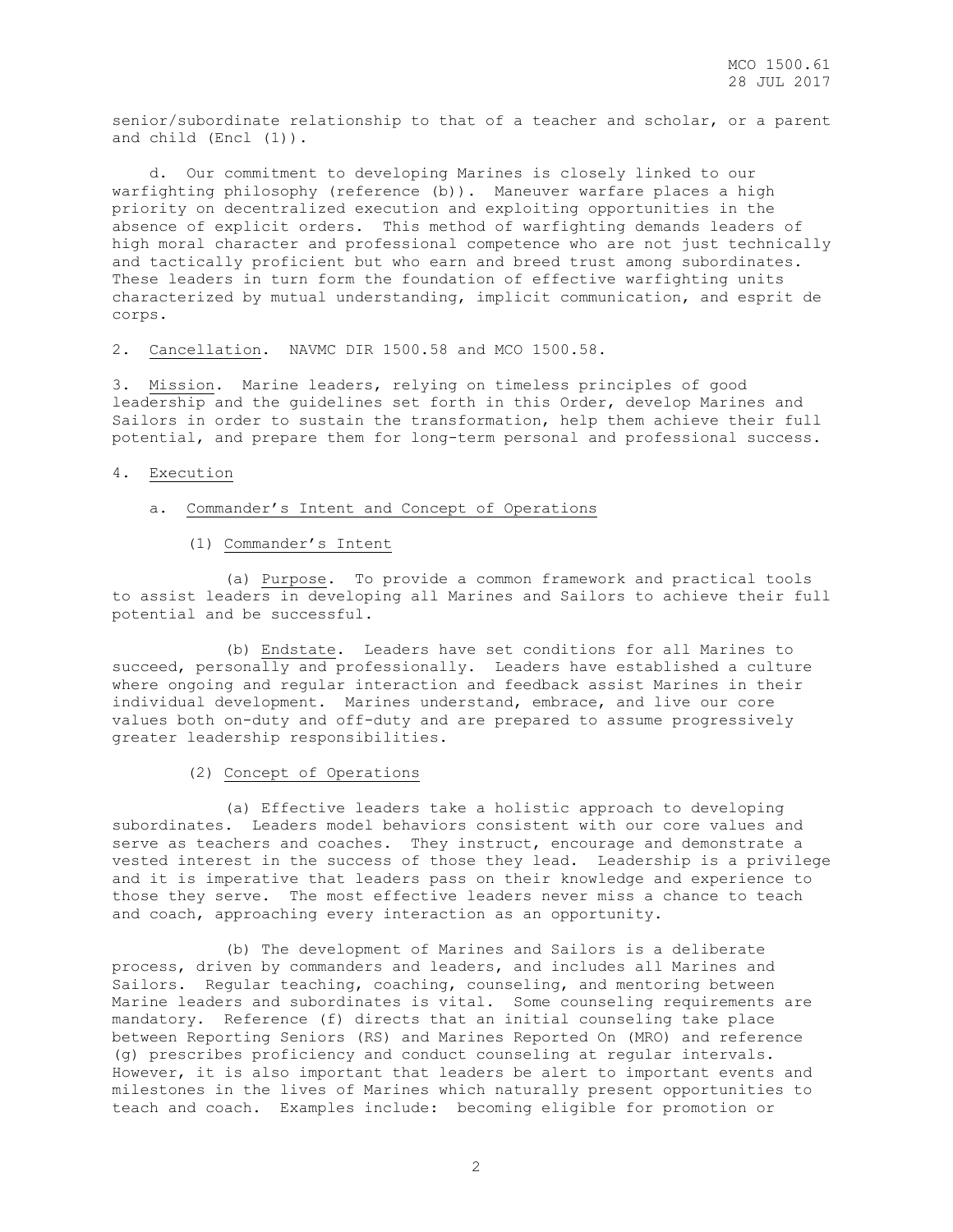reenlistment, the birth of a child, a permanent change of station (PCS) move, buying a first car or house, selection to a resident school, or special training, etc. These events present opportunities for leaders to pass along perspective, wisdom, and encouragement.

 (c) As Marines, our approach to leadership means being aware of and involved in the lives of those we lead. Effective and engaged leaders do this not to be intrusive but because they care and because they understand there is no other way to look after the total welfare and development of their subordinates. Unlike any other organization, we expect our leaders to have knowledge of all aspects of the lives of their Marines and Sailors, from the names and ages of their children to their educational and fitness goals, and to their living conditions, both on and off base. We cannot develop Marines to their fullest potential without truly knowing about them as individuals. We must know their past, their present situation, and their future goals.

 (d) Functional Areas of Marine Leader Development. The following six functional areas of leader development provide a comprehensive framework to focus training and coaching/counseling sessions. The Marine Leader Development website: <https://www.usmcu.edu/lli> contains a more detailed description of each functional area and supporting resources.

 1. Fidelity. Faithfulness to one another, our Corps, and the Nation. It is expressed through our motto, "Semper Fidelis," meaning "Always Faithful," as well as our core values, leadership traits and principles, heritage, and high standards of ethical conduct.

 2. Fighter. The cumulative skill-sets and knowledge that make Marines well-rounded warriors. This addresses Professional Military Education (PME), as well as the classifications of duties, such as Military Occupational Specialty (MOS)/Navy Enlisted Code (NEC)/Navy Officer Billet Classification (NOBC), and corresponding standards of performance, interpersonal communication skills, and on and off-duty education. This area also helps focus training of both individuals and the team.

 3. Fitness. Physical, mental, spiritual, and social health and well-being. Ensuring holistic well-being boosts morale, cohesiveness, and resiliency – enabling Marines to execute the toughest challenges and recuperate in shorter time.

 4. Family. The bedrock, fundamental social relationships from which Marines draw strength, and cumulatively make a stronger Corps. The challenges of military life require families to be resilient like the Marines they support.

 5. Finances. The disciplined practice of personal financial responsibility. Marines and Sailors who are financially responsible mitigate stress and are better prepared for deployments, family changes, big financial decisions (e.g., buying a home of vehicle), and transition to civilian life.

 6. Future. The practice of setting and accomplishing goals in all of the other five functional areas of leader development. Goalsetting maximizes the likelihood of personal and professional success, which carries through to civilian life.

3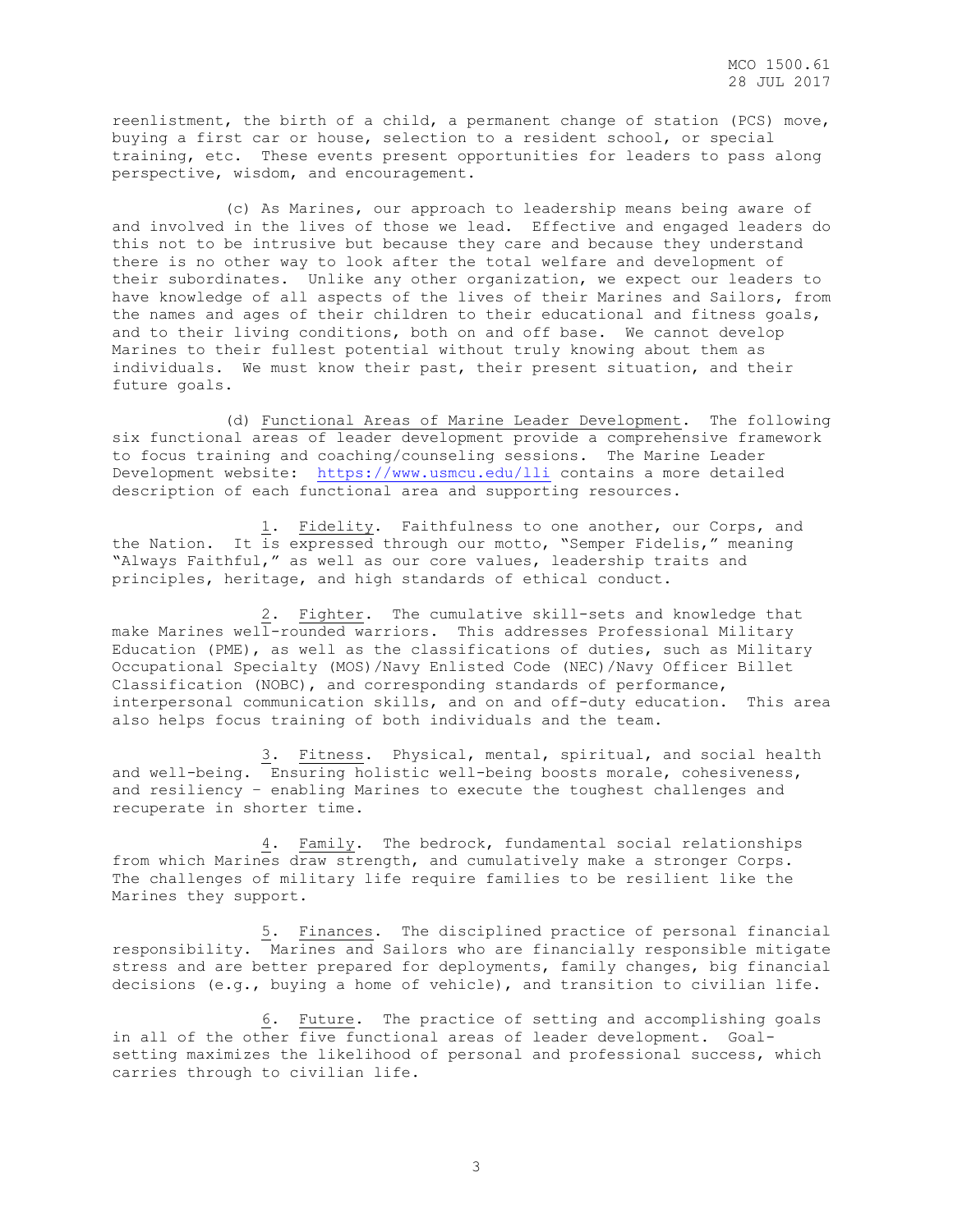#### b. Tasks

### (1) Commanding Officers (Lieutenant Colonel and above) (Main Effort)

 (a) In accordance with the references and the guidance contained in this Order, deliberately integrate the six functional areas of Marine Leader Development into operations, training, and unit activities. Examples of unit best practices and unit leader development orders can be found on the Marine Leader Development website.

 (b) Ensure leaders at all levels are afforded the necessary time and resources to effectively coach and counsel their subordinates. Further guidance on required and recommended occasions are provided in paragraph 4.c. of this Order.

 (c) Instruct junior leaders in the use of supporting tools to assist them in leading and developing Marines (e.g., purpose and content of Marine Leader notebooks, six functional area Discussion Guides, example coaching/counseling forms, leadership assessments, MOS Roadmaps, etc).

 (d) Share Marine Leader Development initiatives, lessons learned, and best practices with higher, adjacent, and subordinate commands and with the Lejeune Leadership Institute. The Marine Leader Development website will serve as a repository for the most up-to-date tools and resources across the Marine Corps.

 (e) Regardless of rank, identify, assign, and recognize personnel within the command who have subject matter expertise (SME) in the six functional leader development areas that may be beneficial across the command (e.g., command financial counselor, Chaplain, Family Readiness Officer, Force Fitness Instructor, etc.)

 (2) Commanding General, Marine Corps Combat Development Command (CG MCCDC). Develop, catalog, and make available training and educational resources that can be used by Marine leaders to develop themselves and subordinates in the six functional leader development areas.

 (3) Deputy Commandant, Manpower and Reserve Affairs (DC MRA). Support CG MCCDC by developing and making available resources in the six functional leader development areas that can be used by unit commanders and individual Marines to develop themselves and support their families.

#### c. Coordinating Instructions

(1) Terms

 (a) Teaching. Teaching is the process of imparting knowledge from one with experience or expertise, to one without the same level of experience or expertise. For Marine leaders, teaching is a continuing action.

 (b) Coaching. Coaching is closely related to teaching. It is the process of both encouraging and demanding output. Coaching focuses on both individual and team success. Successful coaching draws greater performance from individuals and teams than they might realize they possess. All coaches are teachers. Good leaders are coaching every day. Good coaches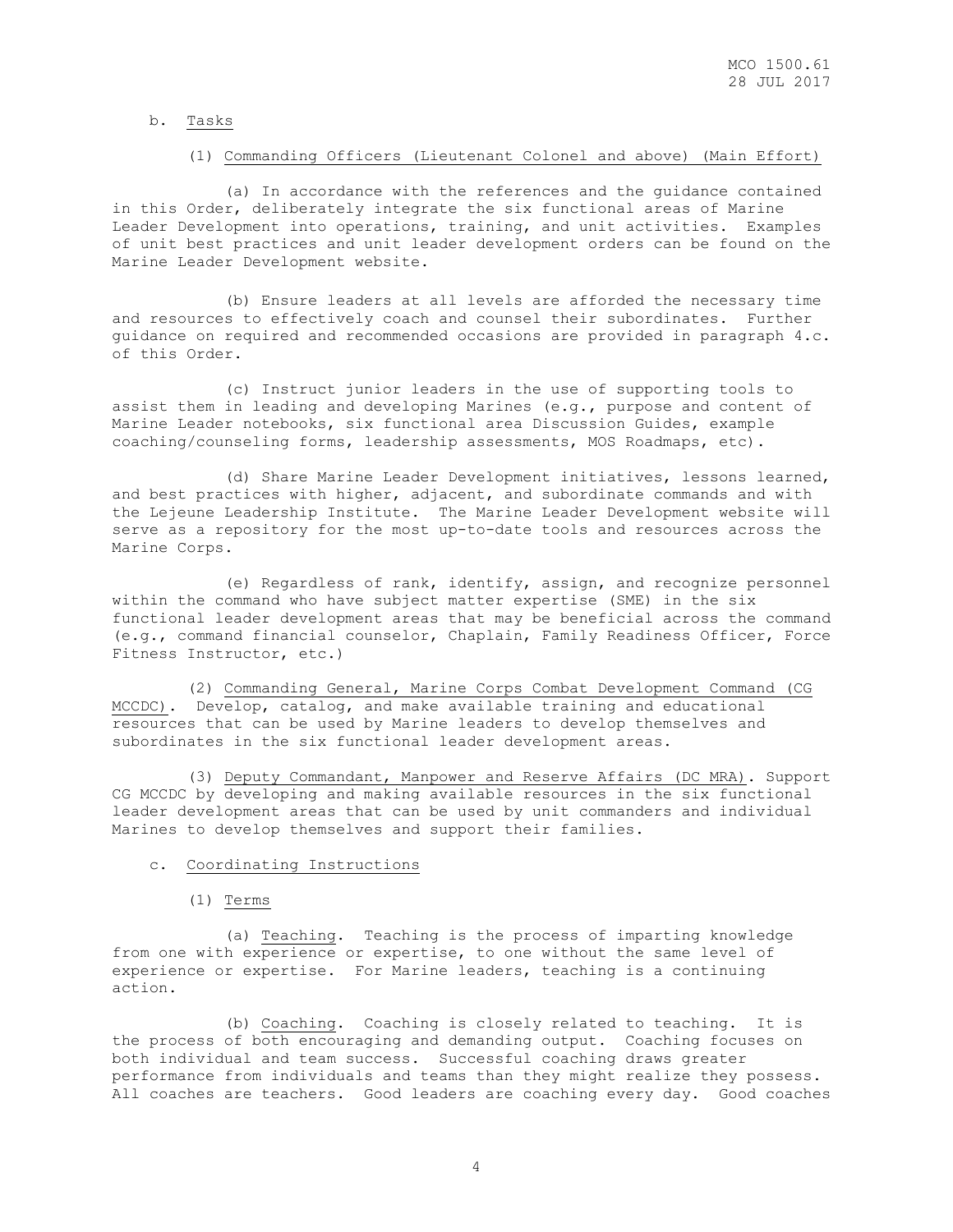welcome questions and feedback. Coaching and counseling are complementary actions. Coaching provides encouragement to succeed in stated goals. It is forward-looking. The best leaders coach every day and counsel as required. For Marine leaders, coaching is a continuing action.

 (c) Counseling. Counseling is the mechanism Marine leaders use to provide feedback on performance. Too often, Marines and leaders view counseling in a negative light. Done effectively, counseling can be either positive or negative and depends on the specific circumstances of performance. It is the process of two-way communication between senior and junior to help achieve or maintain the highest possible level of performance. Counseling allows the senior to identify both areas of excellence and deficiency. It also allows the junior the opportunity to ask questions and seek guidance in order to improve. Counseling primarily focuses on actions that have already occurred. Within counseling, teaching and coaching can occur.

 (d) Mentoring. Mentoring is a voluntary relationship between two individuals and should not be directed or forced. One individual has experience and knowledge and is seeking to guide another whose development they have taken interest in. The other individual seeks to learn, gain experience, and model his or her development after the person providing guidance. Mentoring happens most effectively when two individuals find commonality and although it is not limited to the chain of command, the initial relationship between leader and led should contain an element of mentoring. Most leaders naturally mentor others. In a mentoring relationship, teaching, coaching, and counseling usually occur.

 (2) Occasions. Baseline counseling requirements set forth in this Order and associated references include establishment of RS and MRO relationship; issuance of a fitness report; assignment of proficiency and conduct markings; eligibility for promotion; joining a new unit; PCS; assignment to Force Preservation; and major changes in billet responsibilities. These occasions serve as the minimum requirement, are not all-inclusive, and should be balanced against significant events and milestone that occur throughout a Marine's career and life.

 (3) Assessments. Commanders and leaders are encouraged to continually assess the effectiveness of leader development efforts. Methods for assessment include the CMC Command Climate Survey, unit inspections, and focus groups. The Marine Leader Development website contains examples of assessment best practices.

 (4) Best Practices. Commanders and leaders are encouraged to share best practices within the chain of command, laterally among fellow leaders and units, and across the institution via feedback to Marine Corps University. The Lejeune Leadership Institute will serve as the repository for lessons learned and best practices and will provide a mechanism for distribution across the Total Force. Submissions are encouraged not only by units, but by individuals as well.

## 5. Administration and Logistics

 a. Resources. The Marine Leader Development website organizes a wealth of web-based resources and leadership best practices throughout the Marine Corps. References (g) through (l) are excellent resources in the areas of Marine Corps leadership and leadership development. Additional resources are

5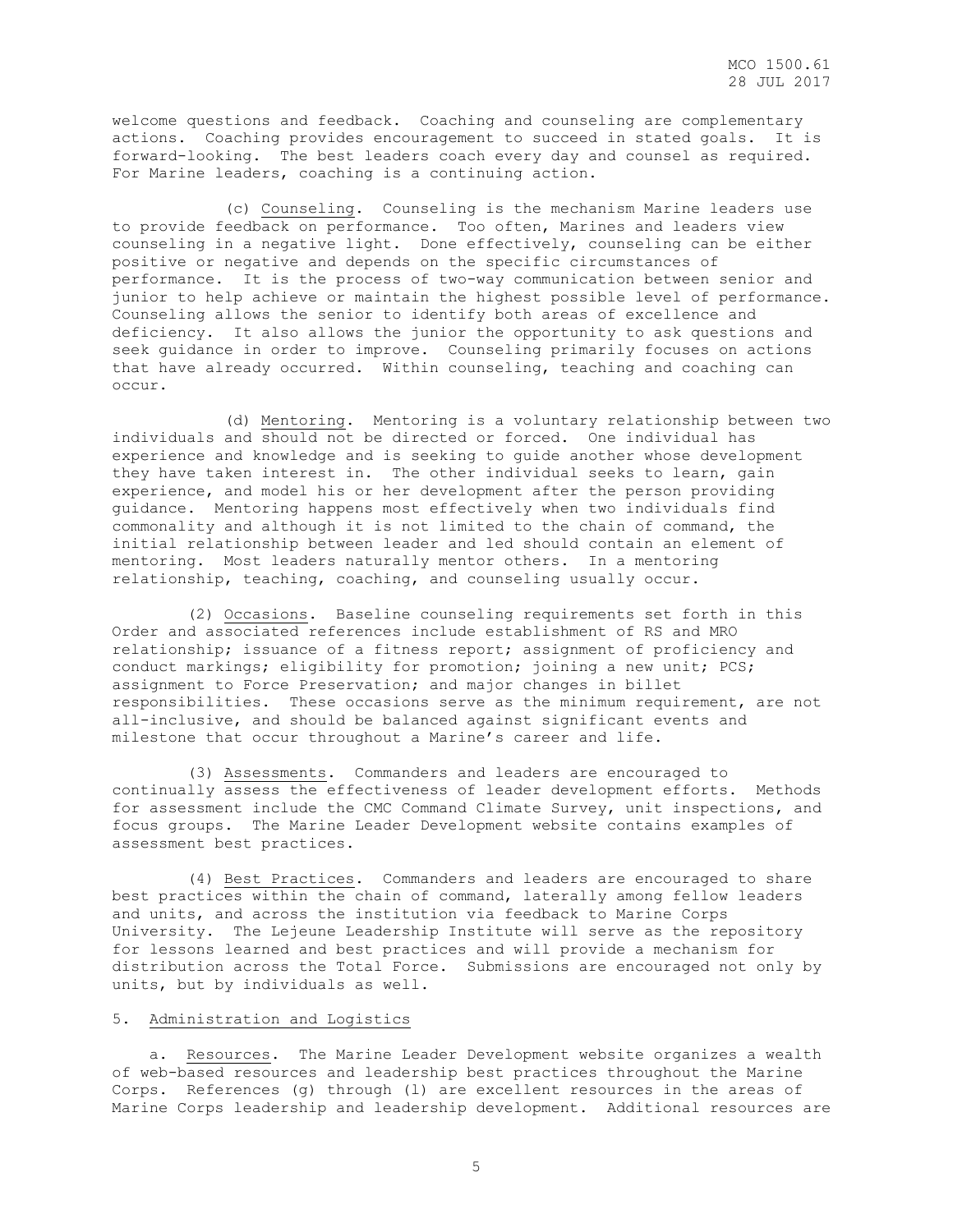also available at most bases and stations, and most importantly among those in units who possess the experience, character and passion to develop fellow Marines and Sailors.

#### b. Documentation and Records Management

 (1) This Order does not specify the use of certain forms or formats, but leaders are expected to keep notes and records that enable them to better develop their subordinates. Use of tools such as Marine Leader Notebooks are not meant to just document (i.e., "paper drill" or "check the block"), but rather to help leaders maintain a record of goals, progress, and information related to a Marine's personal and professional development that, in turn, leads to more meaningful coaching and counseling.

 (2) Records created as a result of this Order shall be managed according to National Archives and Records Administration approved dispositions per reference (m) to ensure proper maintenance, use, accessibility and preservation, regardless of format or medium.

Privacy Act. Any misuse or unauthorized disclosure of Personally Identifiable Information (PII) may result in both civil and criminal penalties. The DON recognizes that the privacy of an individual is a personal and fundamental right that shall be respected and protected. The DON's need to collect, use, maintain, or disseminate PII about individuals for purposes of discharging its statutory responsibilities will be balanced against the individuals' right to be protected against unwarranted invasion of privacy. All collection, use, maintenance, or dissemination of PII will be in accordance with the Privacy Act of 1974, as amended (reference (n)) and implemented per reference (o).

d. Support. Support is available from:

 (1) The Lejeune Leadership Institute. Website: [https://www.usmcu.edu/lli.](https://www.usmcu.edu/lli)

(2) Commercial phone: (703) 432-4688.

6. Command and Signal

a. Command. This Order is applicable to the Marine Corps Total Force.

b. Signal. This Order is effective the date signed.

Robert B. Neller

DISTRIBUTION: PCN 10201533100